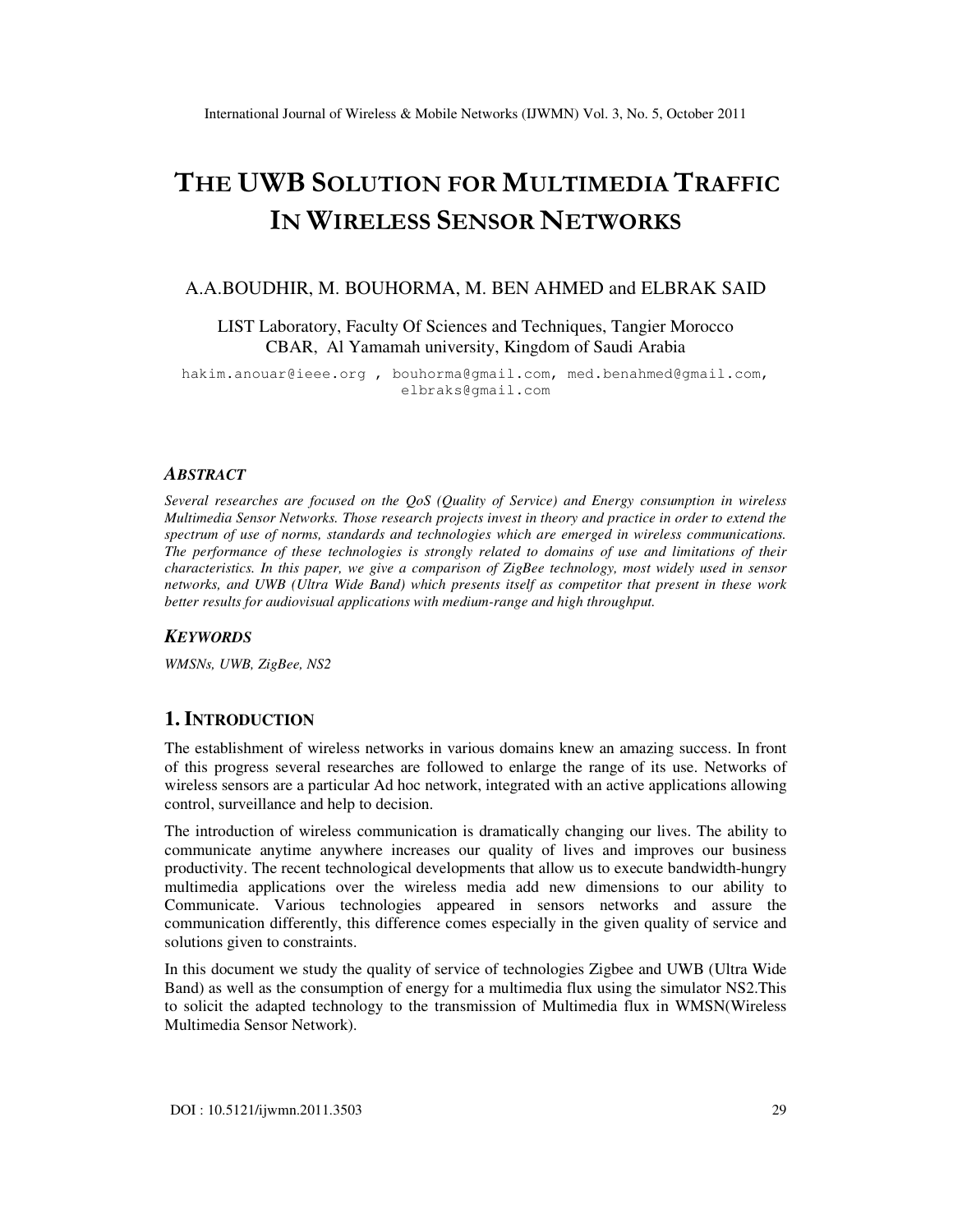# **2. RELATED WORKS**

Several papers focused their works on WMNs treating an enormous topics related to energy efficiency, QoS, routing protocols on MAC and physical layers. Karapistoli *et al* [1] identify the cross-layer dependencies between the specified physical layer and the higher layers of the communication. In [2] authors raise a ranging method of localization technique in WSN based on ultra-wideband (UWB) communication technology. Melodia *et al* [3], present a cross-layer communication architecture based on the time-hopping impulse radio ultra wide band technology to deliver QoS to heterogeneous applications in WMSNs, by leveraging and controlling interactions among different layers of the protocol stack according to applications requirements. Berthe *et al* [4], propose a WSN simulation architecture based on the IR-UWB technique. At the PHY layer, they take into account the pulse collision by dealing with the pulse propagation delay. They also modelled MAC protocols specific to IRUWB,for WSN applications and propose a generic and reusable sensor and sensing channel model. Most of the WSN application performances can be evaluated thanks to this simulation architecture.

# **3. WIRELESS SENSOR NETWORKS**

Wireless sensor networks (WSNs) contain hundreds or thousands of sensor nodes equipped with sensing, computing and communication abilities. Each node has the ability to sense elements of its environment, perform simple computations, and communicate among its peers or directly to an external base station or sink (figure.1). The node or mote that needs to operate for a long time on a tiny battery is composed of a processor, a memory, a transmitter/ receiver radio, an embedded system composed of a unit of sensing and a battery (figure2). This component can be in sleep mode or listen only to the traffic. The unit of transmission is the unit which uses most energy compared to others units constituting a sensor [05].



Figure.2: Architecture of Node

# **4. MULTIMEDIA WIRELESS SENSOR NETWORKS**

The technology development in electronics contributed to the availability of miniaturized materials with low cost such as CMOS cameras and microphones which helped more the development of wireless multimedia sensor networks (WMSN), devices that are able to retrieve multimedia content such as the ubiquitous audio and video, still images, and data from environmental sensors.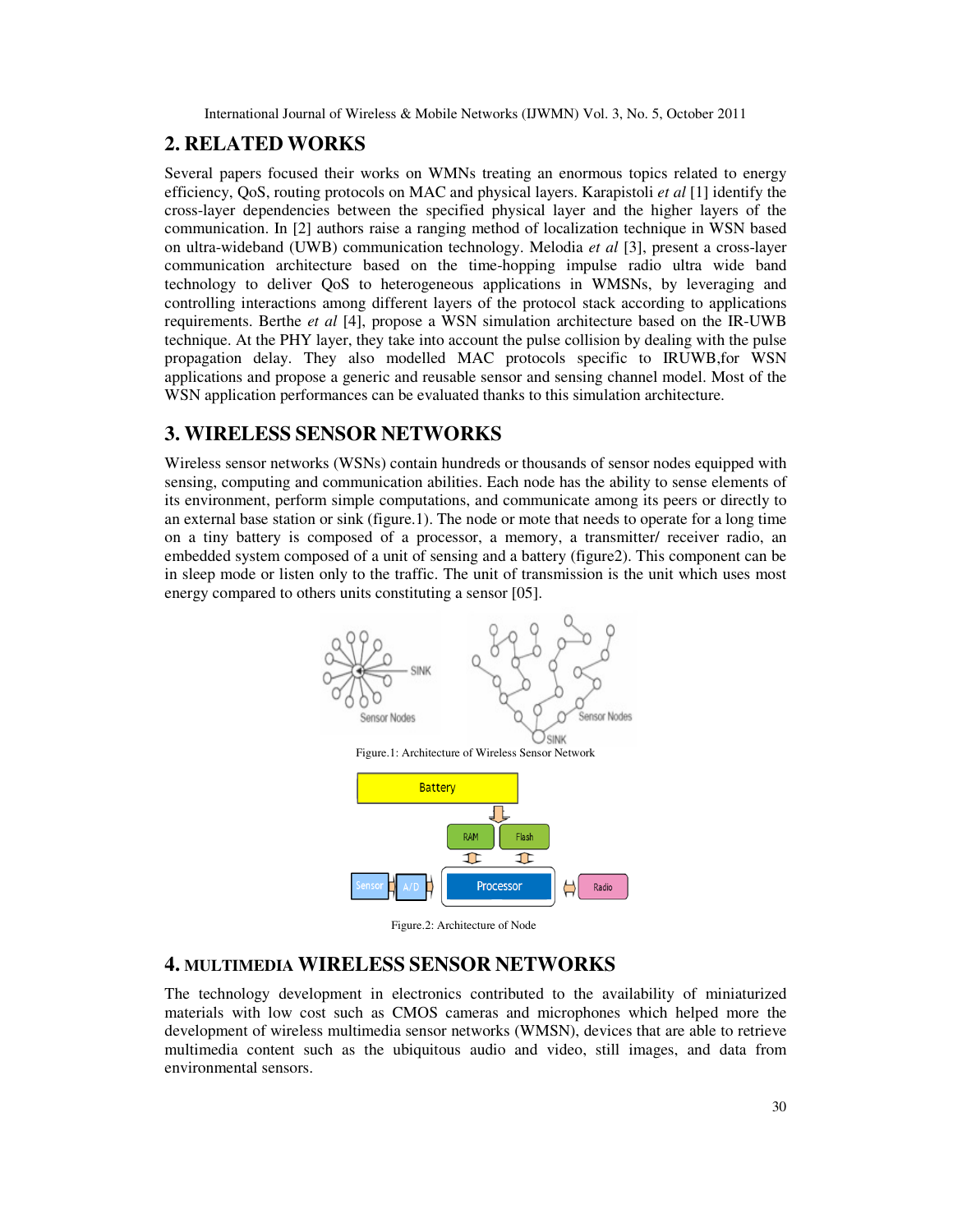Wireless multimedia sensor networks will not only reinforce the networks of sensors such as monitoring, home automation and environmental monitoring, but will also enable several new applications like monitoring networks multimedia, storage of potentially activities, control systems traffic, medical surveillance environmental monitoring, location services, industrial process control…

# **5. THE QUALITY OF SERVICE**

In telecommunication networks, the goal of QoS is to reach a better behavior of communication for the content which must be properly routed, and network resources are used optimally [06]. Generally, researches on QoS in wireless networks in several key areas; models of QoS differentiation at the MAC layer (Medium Access Control) protocols for signaling and routing with QoS. The need of QoS can be specified into measurable parameters mentioned in (3), (4) and  $(5)$ :

 *-End to End Delay: -Bandwidth: -Packet delivery ratio:*  $PDR (\%) = 100 x \frac{\sum Recsivesd packets}{\sum sent packets}$  (5)  $EED = \frac{Time\ spent\ to\ deliver\ packets}{\sum\ received\ packets}$  (3)  $BW = packets size \, x \, \frac{\sum \, Research \, packets}{End \, Time \, Simulation} \, (4)$ 

# **6. TECHNOLOGIES EMERGED IN WIRELESS SENSOR COMMUNICATION**

Many technologies are allowed to wireless transmission of information. Each represents a different use, according to its characteristics (transmission speed, maximum flow, Cost of infrastructure cost of equipment connected Security, Flexibility of installation and use, power consumption and autonomy …).

### **6.1. ZigBee Technology**

ZigBee is a specification for a suite of high level communication protocols using small, lowpower digital radios based on the IEEE 802.15.4 standard for wireless personal area networks (WPANs), such as wireless headphones connecting with cell phones via short-range radio. The technology defined by the ZigBee specification is intended to be simpler and less expensive than other WPANs, such as Bluetooth. ZigBee is targeted at radio-frequency (RF) applications such as industrial control and monitoring, wireless sensor networks, asset and inventory tracking, intelligent agriculture, and security would benefit from such a network topology that require a low data rate, long battery life, and secure networking.

ZigBee builds upon the physical layer and medium access control defined in IEEE standard 802.15.4 for low-rate WPAN's. The specification goes on to complete the standard by adding four main components: network layer, application layer, ZigBee device objects (ZDO's) and manufacturer-defined application objects which allow for customization and favor total integration.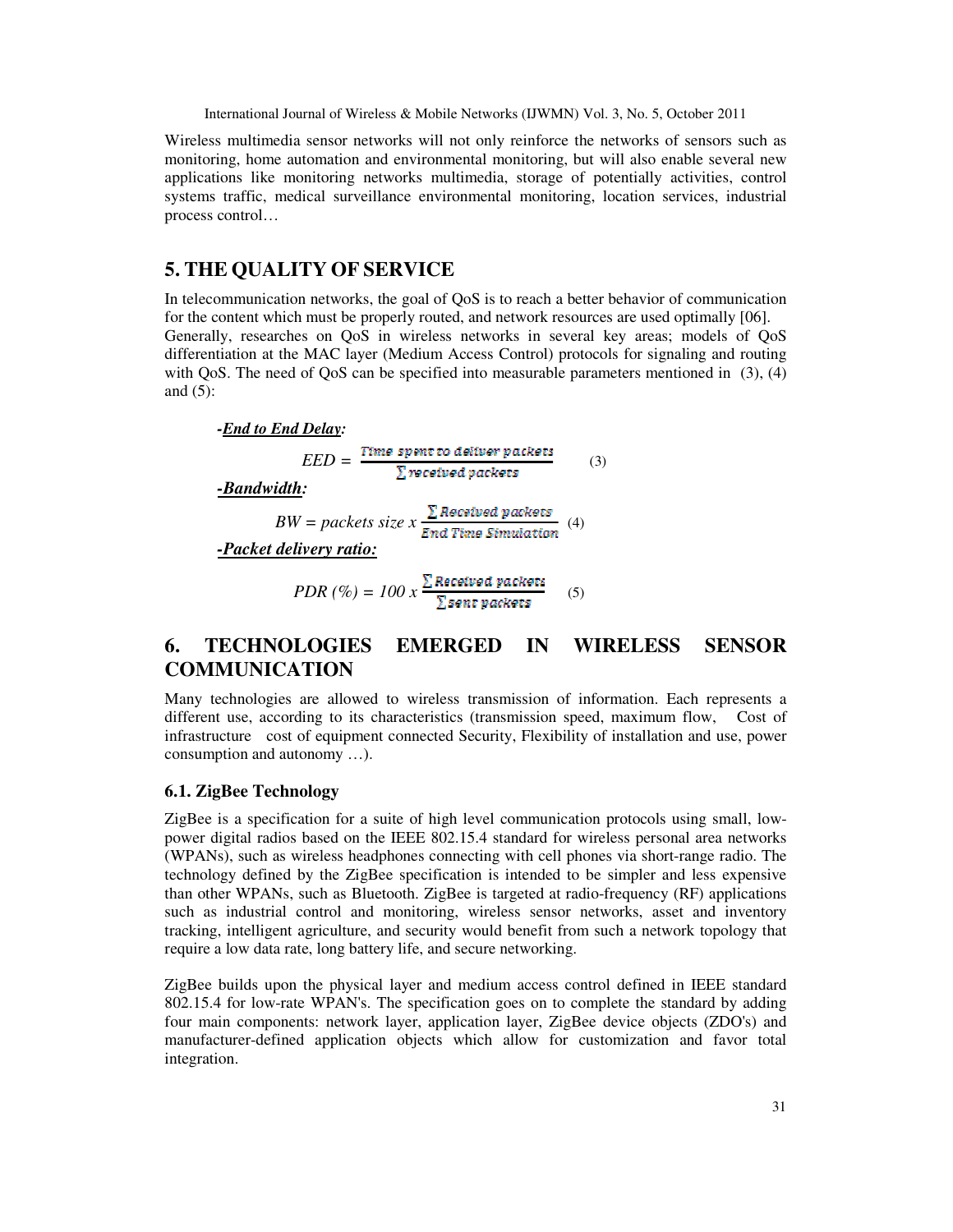ZigBee operates in the industrial, scientific and medical (ISM) radio bands; 868 MHz in Europe, 915 MHz in the USA and Australia, and 2.4 GHz in most jurisdictions worldwide. (figure.3)[07].

## **6.2. UWB Technology**

Ultra Wide Band (UWB) technology based on sending pulses of energy low power over a wide frequency band is able to communicate wirelessly as an indoor short-range high-speed communication. One of the most exciting characteristics of UWB is that its bandwidth is over 110 Mbps (up to 480 Mbps) which can satisfy most of the multimedia applications, especially in wireless sensor networks, such as audio and video delivery in home networking and it can also act as a wireless cable replacement of high speed serial bus such as USB 2.0 and IEEE 1394. UWB works via chip-based radios that modulate signals across the entire available ultra wideband spectrum, which in the US is from 3.1 to 10.6 GHz (figure.4) [09]. In [08] several standards are mentioned giving the differences among four technologies. Each one is based on an IEEE standard.

Obviously, UWB and Wi-Fi provide a higher data rate, while Bluetooth and ZigBee give a lower one. In general, the Bluetooth, UWB, and ZigBee are intended for WPAN communication (about 10m), while Wi-Fi is oriented to WLAN (about 100m). However, ZigBee can also reach 100m in some applications.



# **7. SIMULATION AND RESULTS**

# **7.1. Environment Of Simulation**

The simulation tool used is the NS2 simulator dedicated to wireless networks and considered a crucial asset search.

The version of ns2-allinone-2.29 [10]used, incorporate into the architecture of the MAC layer (mac.cc / mac.h) and physical (phy.cc / phy.h) modules and standard IEEE.802.15.4 supporting radio pulses compliant to IEEE 802.15.3 UWB which adds to its MAC layer modules DCC-MAC layer (mac-ifcontrol\*. (cc, h)) and physical layer (interference-phy\*. (cc, h) ) by implementing the NOAH protocol that allows direct communications (unlike AODV, DSR, ...) between wireless nodes, or between base stations and mobile nodes. It can simulate scenarios where multi-hop routing is undesirable.

*\*Mac IFcontrol* [10]: Defines the MAC layer for UWB, functions of transmission, queue management, control packets and listening mode etc.

*\*Interference-phy* [10]: defines possible states (reception, transmission, listen or hang) and manages the time to listen and reception etc.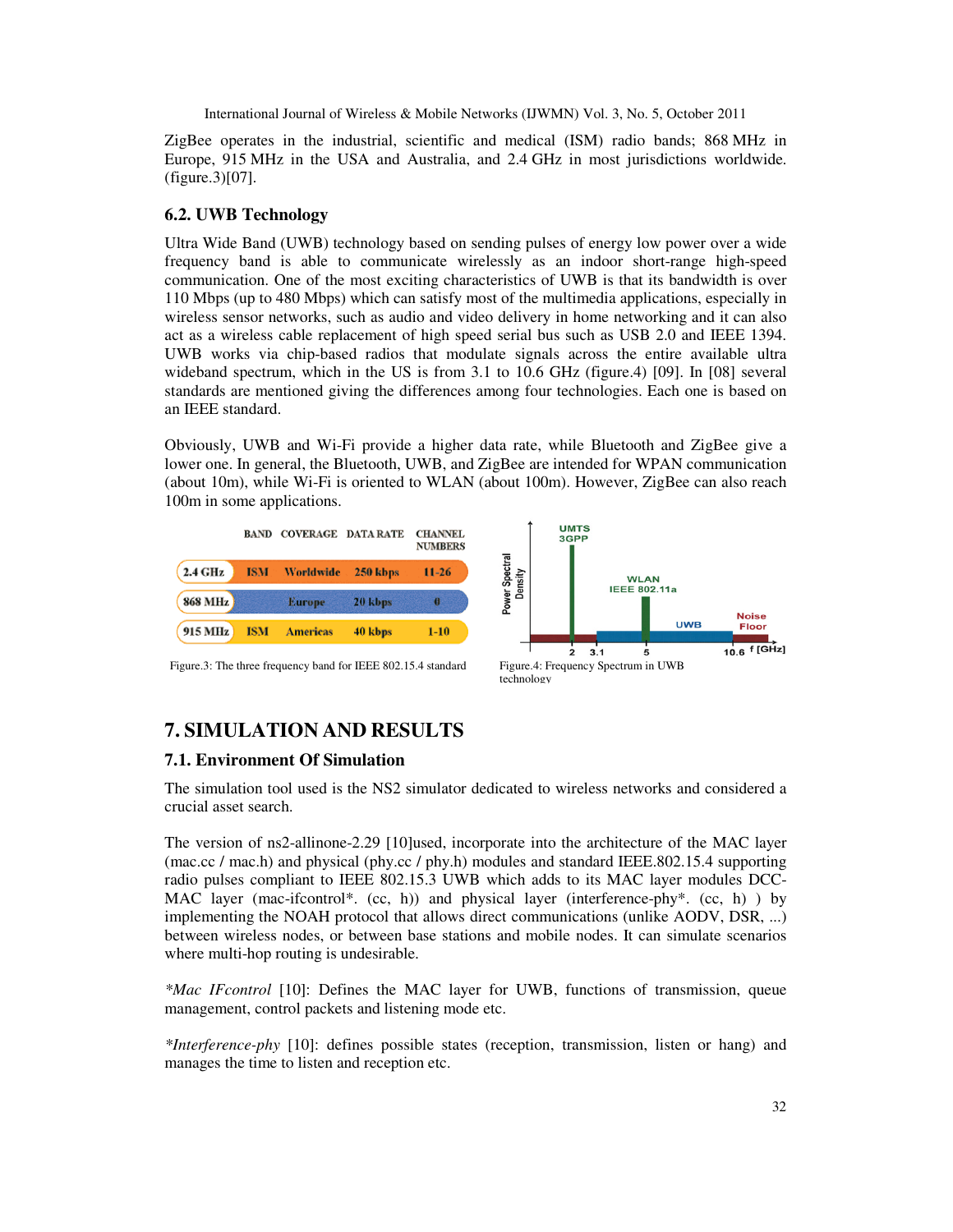### **7.2. PARAMETERS OF SIMULATIONS**

In order to evaluate the quality of service, the simulations treat a comparative metric subject to two different multicast protocols AODV [11], [12] and DSR [11],[12] for ZigBee technology and protocol NOAH for UWB parameters as mentioned below. The figure 5 list an example of architecture adopted, using node as wireless multimedia sensors and a collector of data "C" (node0 in NAM Visualisator). The simulation results are drawn from the files "tr" generated and analyzed by file "awk".

The table 2 summarizes the simulation parameters used for the ZigBee and UWB technologies:



fig.5: Sample of architecture adopted in simulations

| <b>Technology</b>      | <b>ZigBee</b>     | UWB                    |
|------------------------|-------------------|------------------------|
| <b>Protocol</b>        | <b>AODV / DSR</b> | <b>NOAH</b>            |
| Mac /phy               | 802 15 4          | 802 15 3               |
| <b>Chanel</b>          | Wireless Channel  | <b>InterferencePhy</b> |
| Propagation            | TwoRayGround      | PropTarokh             |
| <b>Topology</b>        | $20*20$           | $20*20$                |
| Traffic                | <b>UDP/FTP</b>    | <b>UDP/FTP</b>         |
| <b>Number of nodes</b> | $7 - 25 - 101$    | $7 - 25 - 101$         |
| <b>RtPower</b>         | $0.00075$ w       | $0.00075$ w            |
| <b>TxPower</b>         | $0.00175$ w       | $0.00175$ w            |
| <b>Initial Energy</b>  | 1000 i            | $1000$ i               |
| <b>Sleep Energy</b>    | $0.00005$ i       | 0.00005i               |

TABLE 2 Parameters used in ZigBee and UWB simulations

## **7.3. RESUALTS AND DISCUSSION**

The following figures illustrate a comparison based on the results of previous simulations show the benefit of UWB in the delivery of a high rate of packets (fig7 and fig8) compared to ZigBee (fig6) with a wide bandwidth (fig9) and a delay (fig10) start to finish while consuming a minimum of Energy (fig11)for less dense networks: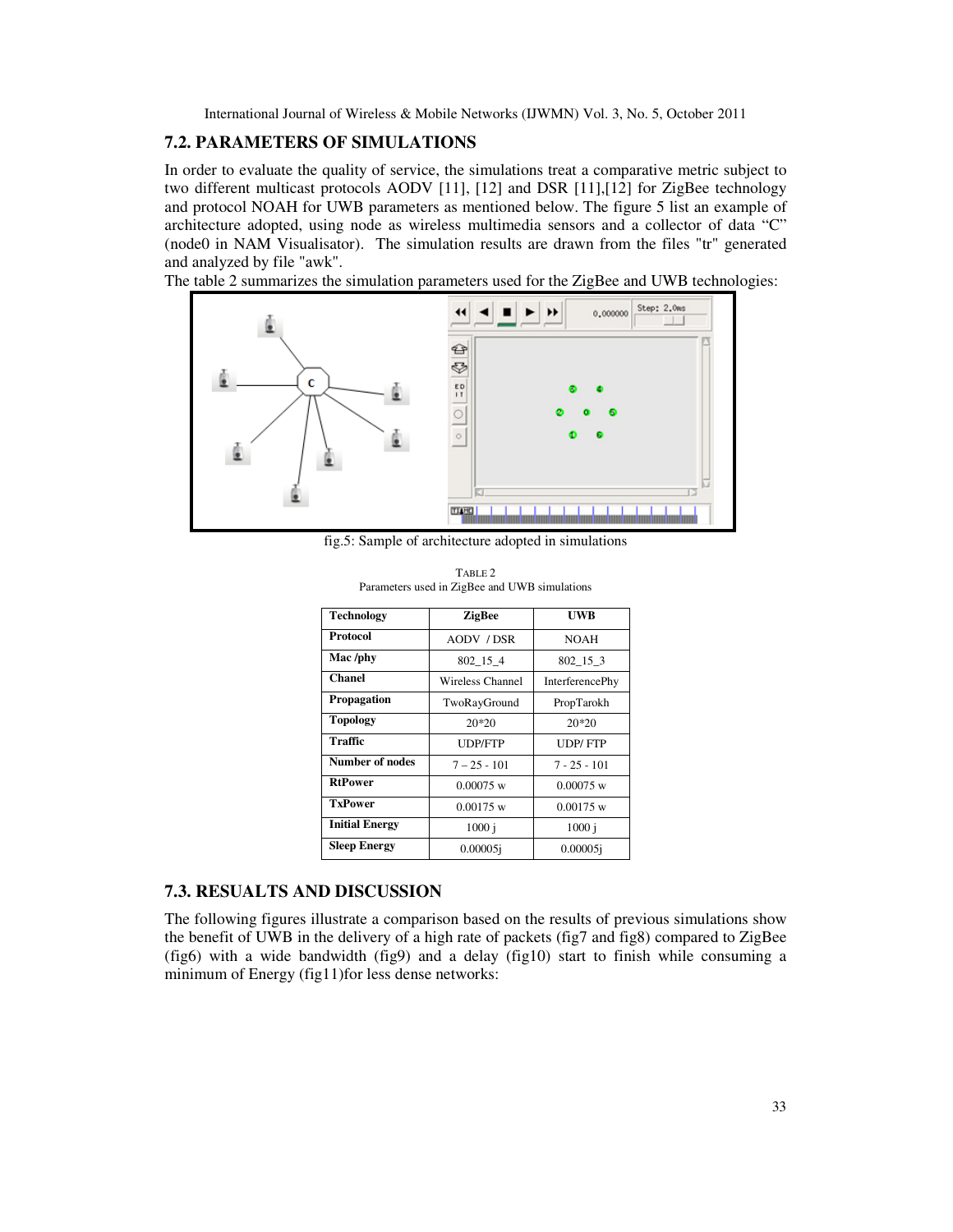

International Journal of Wireless & Mobile Networks (IJWMN) Vol. 3, No. 5, October 2011

fig.6 : Stream Packets Vs Time Using ZigBee





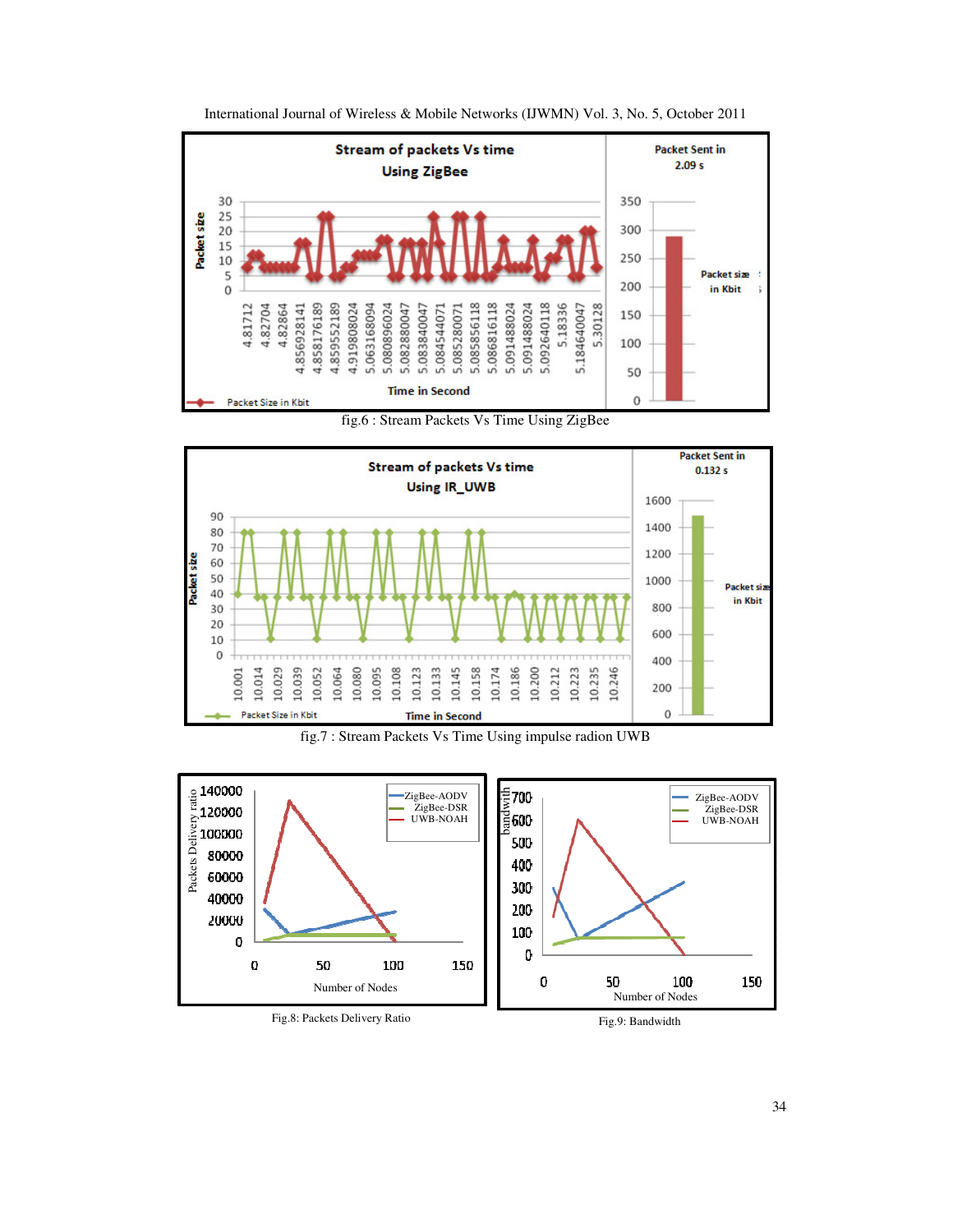

With the simulation parameters mentioned, the UWB technology offered a considerable quality of service in term of end to end delay, packet delivery ratio, bandwith and energy for a sensor network with less density of network when sending media streams. Indeed, this technology has gives a good results compared to those of the ZigBee technology especially for a network average of 25 nodes which promotes greater use of these sensors for the transfer of multimedia data.

# **8. CONCLUSION**

This work has explored a survey on UWB and ZigBee standars in order to compare their performance in wireless multimedia sensor network context. We have presented in this article a quality of service of standards mentionned above, using the popular metrics as a network performance tools. In particular, those metrics, already presented, were evaluated to study the quality of communication of multimedia data under the network simulator NS2.

Furthermore, we found that the performance tests conducted on the consumption of energy, packet delivery ratio, bandwidth and end-to-end delay, have shown that the UWB technology responds well performance criteria desired. Indeed, the ultra wide band (UWB) technology has the potential to enable low-power consumption, high data rate communications within tens of meters, characteristics that make it an ideal choice for WMSNs.

### **REFERENCES**

- [1] Karapistoli, Eirini; Gragopoulos, Ioannis; Tsetsinas, Ioannis; Pavlidou, Fotini-Niovi "UWB Technology to Enhance the Performance of Wireless Multimedia Sensor Networks " in Computers and Communications, 2007. ISCC 2007. 12th IEEE Symposium on
- [2] Chunsen Xu, Yanjuan Zhao, Yan Zhang in ,"Localization Technology in Wireless Sensor Networks Based on UWB" . International Conference on Wireless Networks and Information Systems (2009)
- [3] T Melodia, I F Akyildiz "Cross-Layer Quality of Service Support for UWB Wireless Multimedia Sensor Networks " in IEEE INFOCOM The 27th Conference on Computer Communications (2008)
- [4] Berthe, A.; Lecointre, A.; Dragomirescu, D.; Plana, R. "Simulation Platform for Wireless Sensor Networks Based on Impulse Radio Ultra Wide Band Networks" ICN '09. Eighth International Conference on Digital Object Identifier: 10.1109/ICN.2009.48 (2009).